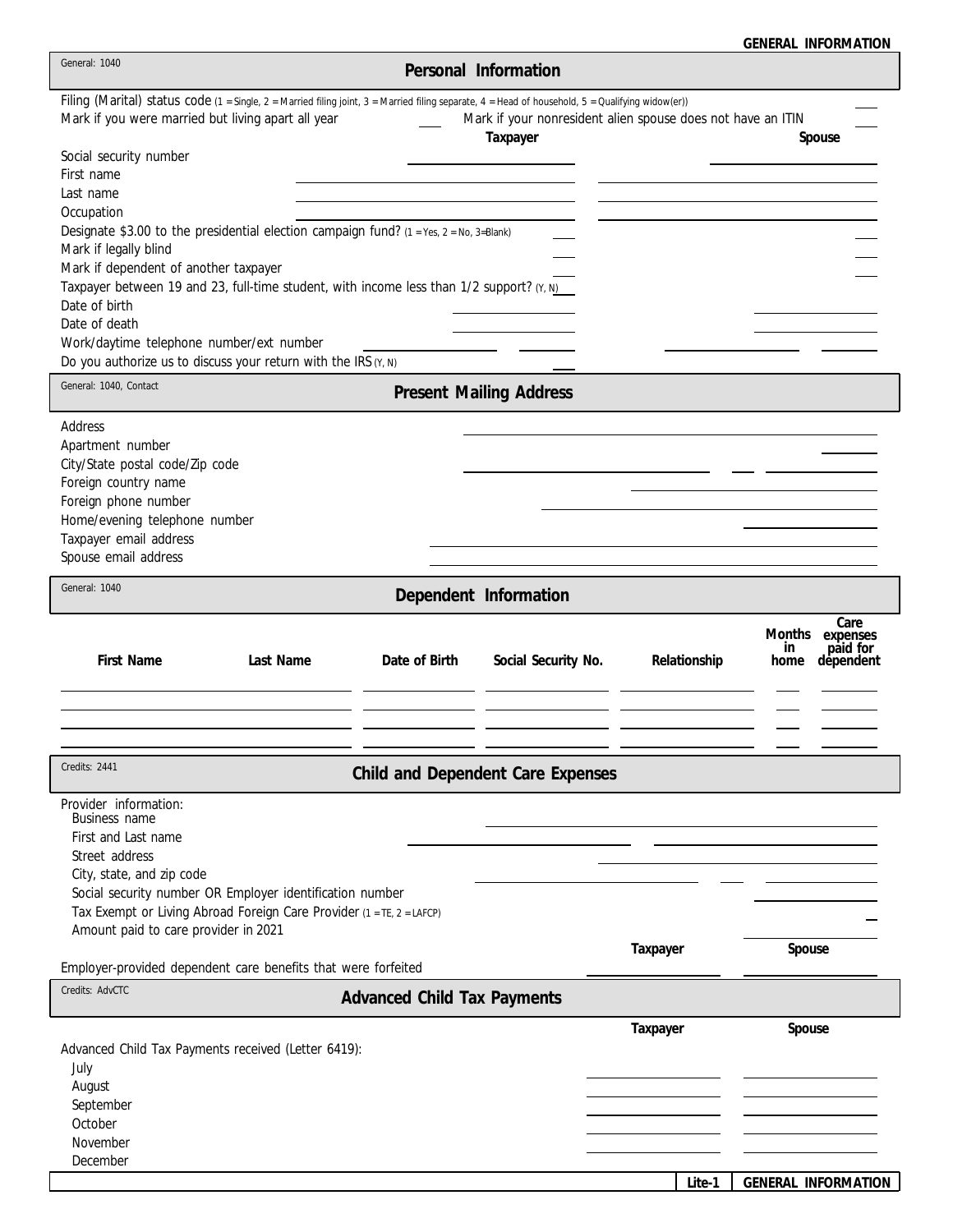| Credits: Rebate   | Economic Impact Payment (EIP)/Stimulus Payment                                                                                                                                                                    |                           |                                 |
|-------------------|-------------------------------------------------------------------------------------------------------------------------------------------------------------------------------------------------------------------|---------------------------|---------------------------------|
|                   | Please provide all copies of Notice 1444-C that you receive.<br>Look up your EIP3 amount by creating or viewing your IRS online account at https://www.irs.gov/payments/view-your-tax-account                     | Taxpayer                  | Spouse                          |
|                   | Economic impact payment(s) 3 (EIP3) received<br>Mark if taxpayer or spouse, if married, was member of US Armed Forces in 2021                                                                                     |                           |                                 |
| Income: W2        | Salary and Wages                                                                                                                                                                                                  |                           |                                 |
|                   | Please provide all copies of Form W-2 that you receive.<br>Below is a list of the Form(s) W-2 as reported in last year's tax return. If a particular W-2 no longer applies, mark the not applicable box.          |                           |                                 |
| T/S               | Description                                                                                                                                                                                                       | Prior Year<br>Information | Mark if no longer<br>applicable |
|                   |                                                                                                                                                                                                                   |                           |                                 |
| Retirement: 1099R | Pension, IRA, and Annuity Distributions                                                                                                                                                                           |                           |                                 |
|                   | Please provide all copies of Form 1099-R that you receive.<br>Below is a list of the Form(s) 1099-R as reported in last year's tax return. If a particular 1099-R no longer applies, mark the not applicable box. |                           |                                 |
| T/S               | Description                                                                                                                                                                                                       | Prior Year<br>Information | Mark if no longer<br>applicable |
|                   |                                                                                                                                                                                                                   |                           |                                 |
|                   |                                                                                                                                                                                                                   |                           |                                 |
| Income: K1, K1T   | Schedules K-1                                                                                                                                                                                                     |                           |                                 |
|                   | Please provide all copies of Schedule K-1 that you receive.<br>Below is a list of the Schedule(s) K-1 as reported in last year's tax return. If a particular K-1 no longer applies, mark the not applicable box.  |                           |                                 |
| T/S/J             | Description                                                                                                                                                                                                       | Form                      | Mark if no longer<br>applicable |
|                   |                                                                                                                                                                                                                   |                           |                                 |
|                   |                                                                                                                                                                                                                   |                           |                                 |
| Income: W2G       | Gambling Income                                                                                                                                                                                                   |                           |                                 |
|                   | Please provide all copies of Form W-2G that you receive.<br>Below is a list of the Form(s) W-2G as reported in last year's tax return. If a particular W-2G no longer applies, mark the not applicable box.       |                           |                                 |
| T/S               | Description                                                                                                                                                                                                       | Prior Year<br>Information | Mark if no longer<br>applicable |
|                   |                                                                                                                                                                                                                   |                           |                                 |
| Educate: 1099Q    | <b>Qualified Education Plan Distributions</b>                                                                                                                                                                     |                           |                                 |
|                   | Please provide all copies of Form 1099-Q that you receive.<br>Below is a list of the Form(s) 1099-Q as reported in last year's tax return. If a particular 1099-Q no longer applies, mark the not applicable box. |                           |                                 |
| T/S               | Description                                                                                                                                                                                                       | Prior Year<br>Information | Mark if no longer<br>applicable |
|                   |                                                                                                                                                                                                                   |                           |                                 |
|                   |                                                                                                                                                                                                                   | Delete 44/ 0/1000 D /     |                                 |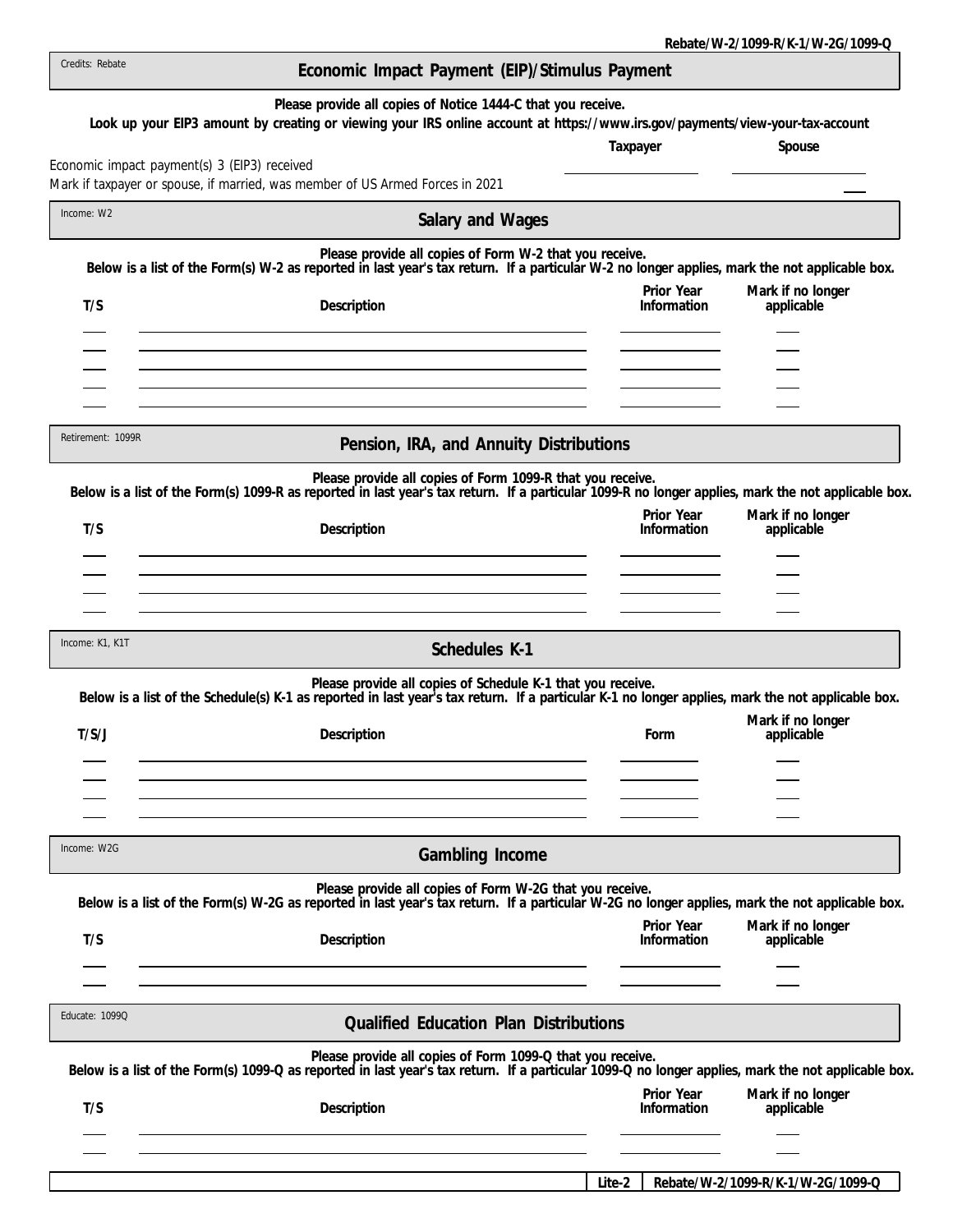**Income Summary**

**applicable, enter a "2" for not applicable (N/A) in the field provided next to the Description. Otherwise, leave this field blank. which forms are attached, enter a "1" for attached in the field provided next to the Description. To indicate which forms are not Below is a list of the forms as reported in last year's tax return. Please provide copies of all of the forms you received. To indicate**

| Form | T/S/J           | Description                                          | $1 =$ Attached<br>$2 = N/A$                                |
|------|-----------------|------------------------------------------------------|------------------------------------------------------------|
|      |                 |                                                      |                                                            |
|      |                 |                                                      |                                                            |
|      |                 |                                                      |                                                            |
|      |                 |                                                      |                                                            |
|      |                 |                                                      |                                                            |
|      |                 |                                                      |                                                            |
|      |                 |                                                      |                                                            |
|      |                 |                                                      |                                                            |
|      |                 |                                                      |                                                            |
|      |                 |                                                      |                                                            |
|      |                 |                                                      |                                                            |
|      |                 |                                                      |                                                            |
|      |                 |                                                      |                                                            |
|      |                 |                                                      |                                                            |
|      |                 |                                                      |                                                            |
|      |                 |                                                      |                                                            |
|      |                 |                                                      |                                                            |
|      |                 |                                                      |                                                            |
|      | - -<br>—<br>— — | $\overline{\phantom{a}}$<br>$\sim$ $\sim$<br>$\sim$  | - -                                                        |
|      | — —<br>— —      |                                                      | — —<br>— —                                                 |
|      | $ -$<br>— —     |                                                      | - -<br>_ _                                                 |
|      | — —<br>— —      |                                                      | _ _<br>$\sim$ $\sim$                                       |
|      | $ -$<br>— —     |                                                      | $\sim$ $\sim$<br>$\sim$ $\sim$<br>$\overline{\phantom{0}}$ |
|      | - - -<br>- -    | $\overline{\phantom{0}}$<br>$\overline{\phantom{0}}$ | $\overline{\phantom{0}}$<br>$\overline{\phantom{0}}$       |
|      | - -<br>- -      | $\overline{\phantom{0}}$                             | $\overline{\phantom{0}}$                                   |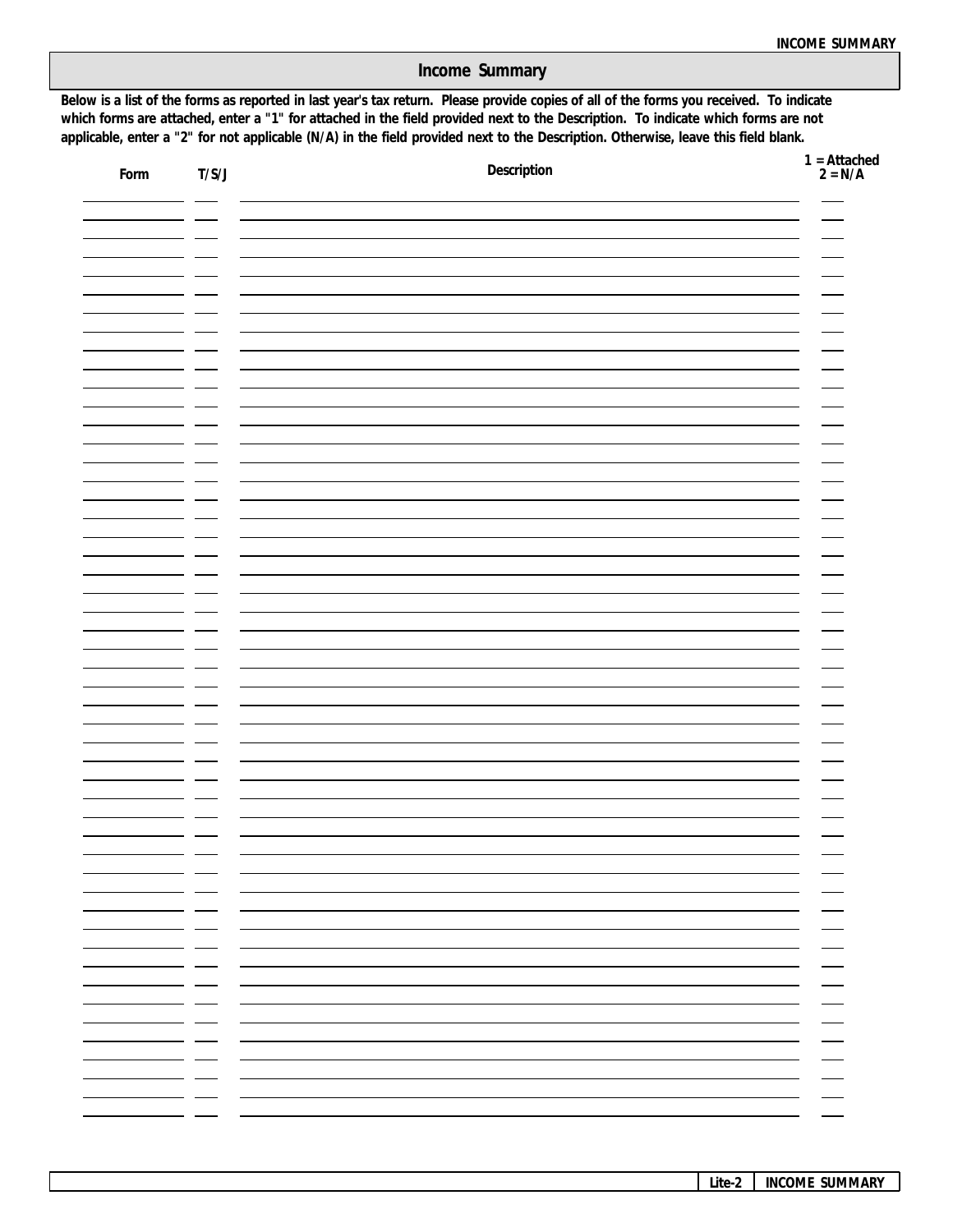**INTEREST/DIVIDENDS/CAPITAL GAINS/OTHER INCOME**

| Income: B1     |                                                                                           |     | Interest Income                                        |                                                           |                                              |                           |
|----------------|-------------------------------------------------------------------------------------------|-----|--------------------------------------------------------|-----------------------------------------------------------|----------------------------------------------|---------------------------|
|                | Please provide all copies of Form 1099-INT or other statements reporting interest income. |     |                                                        |                                                           |                                              |                           |
| T/S/J          | Payer Name                                                                                |     |                                                        |                                                           | Interest<br>Income                           | Prior Year<br>Information |
|                |                                                                                           |     |                                                        |                                                           |                                              |                           |
|                |                                                                                           |     |                                                        |                                                           |                                              |                           |
|                |                                                                                           |     |                                                        |                                                           |                                              |                           |
| Income: B3     |                                                                                           |     | Seller Financed Mortgage Interest                      |                                                           |                                              |                           |
| T, S, J        | Payer's name<br>Payer's address, city, state, zip code<br>Amount received in 2021         |     |                                                        | Payer's social security number<br>Amount received in 2020 |                                              |                           |
|                |                                                                                           |     |                                                        |                                                           |                                              |                           |
| Income: B2     |                                                                                           |     | Dividend Income                                        |                                                           |                                              |                           |
|                | Please provide copies of all Form 1099-DIV or other statements reporting dividend income. |     |                                                        |                                                           |                                              |                           |
| T/S/J          | Payer Name                                                                                |     |                                                        | Ordinary<br><b>Dividends</b>                              | Qualified<br><b>Dividends</b>                | Prior Year<br>Information |
|                |                                                                                           |     |                                                        |                                                           |                                              |                           |
|                |                                                                                           |     |                                                        |                                                           |                                              |                           |
|                |                                                                                           |     |                                                        |                                                           |                                              |                           |
| Income: D      | Sales of Stocks, Securities, and Other Investment Property                                |     |                                                        |                                                           |                                              |                           |
|                |                                                                                           |     | Please provide copies of all Forms 1099-B and 1099-S.  |                                                           |                                              |                           |
| T/S/J          | Description of Property                                                                   |     | Date Acquired                                          | Date Sold                                                 | Gross Sales Price<br>(Less expenses of sale) | Cost or<br>Other Basis    |
|                |                                                                                           |     |                                                        |                                                           |                                              |                           |
|                |                                                                                           |     |                                                        |                                                           |                                              |                           |
|                |                                                                                           |     |                                                        |                                                           |                                              |                           |
|                |                                                                                           |     |                                                        |                                                           |                                              |                           |
|                |                                                                                           |     |                                                        |                                                           |                                              |                           |
| Income: Income |                                                                                           |     | Other Income                                           |                                                           |                                              |                           |
|                |                                                                                           |     | Please provide copies of all supporting documentation. | 2021 Information                                          |                                              | Prior Year Information    |
|                | State and local income tax refunds                                                        |     |                                                        |                                                           |                                              |                           |
|                | Alimony received                                                                          | T/S | Agreement Date                                         | 2021 Information                                          |                                              | Prior Year Information    |
|                |                                                                                           |     | Taxpayer                                               | Spouse                                                    |                                              | Prior Year Information    |
|                | Unemployment compensation<br>Unemployment compensation repaid                             |     |                                                        |                                                           |                                              |                           |
|                | Social security benefits                                                                  |     |                                                        |                                                           |                                              |                           |
|                | Medicare premiums to be reported on Schedule A<br>Railroad retirement benefits            |     |                                                        |                                                           |                                              |                           |
| T/S/J          |                                                                                           |     |                                                        | 2021 Information                                          |                                              | Prior Year Information    |
|                | Other Income:                                                                             |     |                                                        |                                                           |                                              |                           |
|                |                                                                                           |     |                                                        |                                                           |                                              |                           |
|                |                                                                                           |     |                                                        |                                                           |                                              |                           |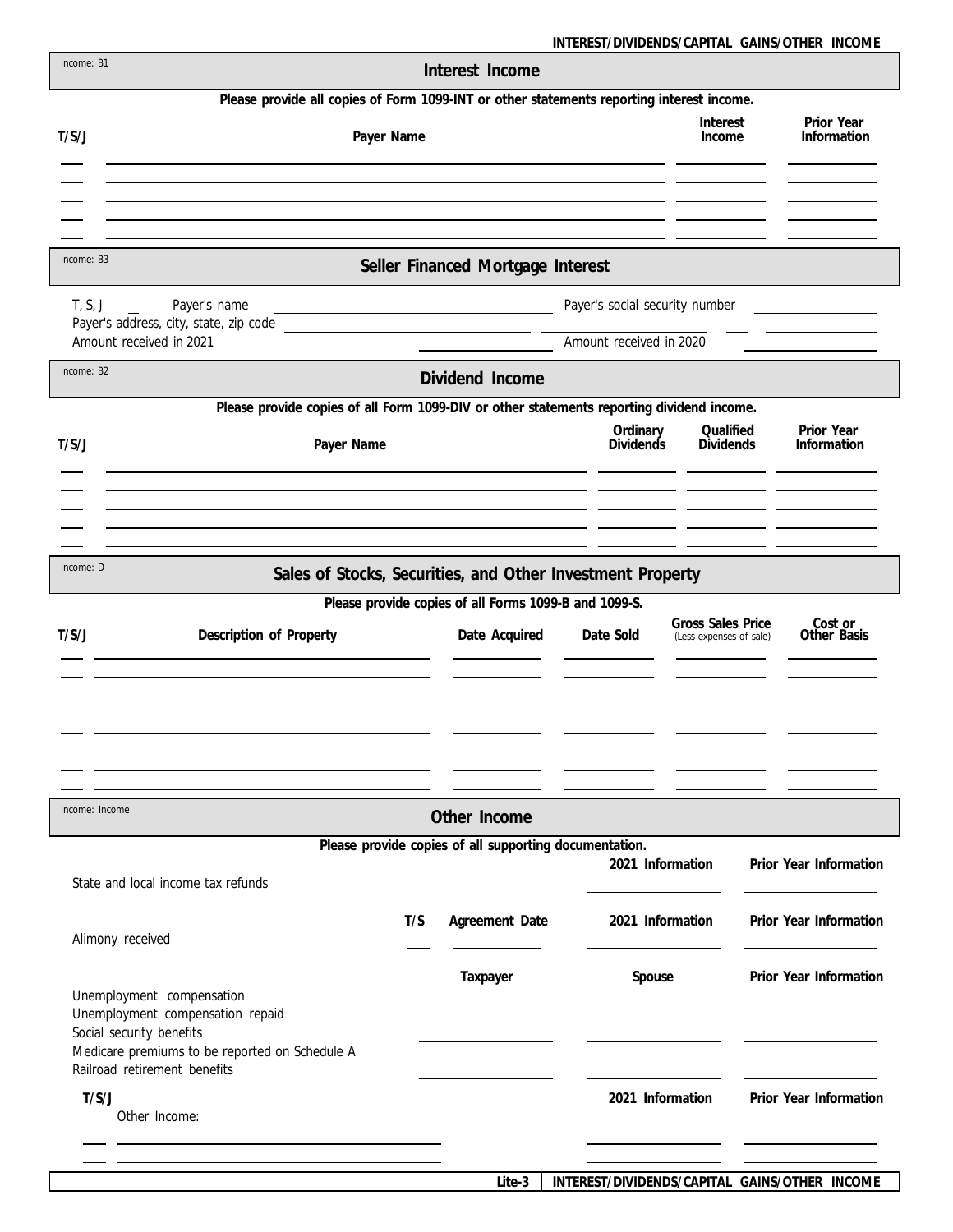| ADJUSTMENTS/EDUCATE |
|---------------------|
|---------------------|

| 1040 Adj: IRA                                                                                                                                                                                                                                                                                                                                                                                                       |                                                                                                                                                                                                                                                                                                                                                                                              | Adjustments to Income - IRA Contributions                        |                  |                                                        |
|---------------------------------------------------------------------------------------------------------------------------------------------------------------------------------------------------------------------------------------------------------------------------------------------------------------------------------------------------------------------------------------------------------------------|----------------------------------------------------------------------------------------------------------------------------------------------------------------------------------------------------------------------------------------------------------------------------------------------------------------------------------------------------------------------------------------------|------------------------------------------------------------------|------------------|--------------------------------------------------------|
|                                                                                                                                                                                                                                                                                                                                                                                                                     | Please provide year end statements for each account and any Form 8606 not prepared by this office.                                                                                                                                                                                                                                                                                           |                                                                  | Taxpayer         | Spouse                                                 |
| Traditional IRA Contributions for 2021 -<br>Roth IRA Contributions for 2021 -                                                                                                                                                                                                                                                                                                                                       | If you want to contribute the maximum allowable traditional IRA contribution amount,<br>enter the applicable code: $(1 =$ Deductible only, $2 =$ Both deductible and nondeductible)<br>Enter the total traditional IRA contributions made for use in 2021<br>Mark if you want to contribute the maximum Roth IRA contribution<br>Enter the total Roth IRA contributions made for use in 2021 |                                                                  |                  |                                                        |
| Educate: Educate2                                                                                                                                                                                                                                                                                                                                                                                                   |                                                                                                                                                                                                                                                                                                                                                                                              | Higher Education Deductions and/or Credits                       |                  |                                                        |
|                                                                                                                                                                                                                                                                                                                                                                                                                     | Complete this section if you paid interest on a qualified student loan in 2021 for qualified higher education expenses for you,<br>your spouse, or a person who was your dependent when you took out the loan.                                                                                                                                                                               |                                                                  |                  |                                                        |
| T/S                                                                                                                                                                                                                                                                                                                                                                                                                 | Qualified student loan interest paid                                                                                                                                                                                                                                                                                                                                                         |                                                                  | 2021 Information | Prior Year Information                                 |
| Ed Exp<br>$T/S$ Code <sup>*</sup><br>Student's SSN                                                                                                                                                                                                                                                                                                                                                                  | Complete this section if you paid qualified education expenses for higher education costs in 2021.<br>Qualified education expenses include tuition and fees required for enrollment or attendance at an eligible educational institution.<br><b>Student's First Name</b>                                                                                                                     | Please provide all copies of Form 1098-T.<br>Student's Last Name |                  | Prior Year<br>Information<br><b>Qualified Expenses</b> |
| 1040 Adj: 3903                                                                                                                                                                                                                                                                                                                                                                                                      | *Education Expense Code: 1 = American opportunity credit; 2 = Lifetime learning credit; 3 = Tuition and fees deduction<br>The student qualifies for the American opportunity credit when enrolled at least half-time in a program leading to a degree, certificate, or recognized credential; has not completed the first 4 years of post-secondary educ                                     |                                                                  |                  |                                                        |
|                                                                                                                                                                                                                                                                                                                                                                                                                     |                                                                                                                                                                                                                                                                                                                                                                                              | Job Related Moving Expenses                                      |                  |                                                        |
| Description of move<br>Taxpayer/Spouse/Joint (T, S, J)<br>Mark if the move was due to service in the armed forces<br>Number of miles from old home to new workplace<br>Number of miles from old home to old workplace<br>Mark if move is outside United States or its possessions<br>Transportation and storage expenses<br>Travel and lodging (not including meals)<br>Total amount reimbursed for moving expenses | Complete this section if you moved to a new home due to service in the armed forces.                                                                                                                                                                                                                                                                                                         |                                                                  |                  |                                                        |
| 1040 Adj: OtherAdj                                                                                                                                                                                                                                                                                                                                                                                                  |                                                                                                                                                                                                                                                                                                                                                                                              | Other Adjustments to Income                                      |                  |                                                        |
| Alimony Paid:<br>T/S<br>Date*                                                                                                                                                                                                                                                                                                                                                                                       | Recipient name                                                                                                                                                                                                                                                                                                                                                                               | Recipient SSN                                                    | 2021 Information | Prior Year Information                                 |
| Street address<br>City, State and Zip code<br>*Enter the divorce/separation agreement date<br>Educator expenses:                                                                                                                                                                                                                                                                                                    |                                                                                                                                                                                                                                                                                                                                                                                              | Taxpayer                                                         | Spouse           | Prior Year Information                                 |
| Other adjustments:                                                                                                                                                                                                                                                                                                                                                                                                  |                                                                                                                                                                                                                                                                                                                                                                                              |                                                                  |                  |                                                        |
|                                                                                                                                                                                                                                                                                                                                                                                                                     |                                                                                                                                                                                                                                                                                                                                                                                              |                                                                  | Lite-4           | ADJUSTMENTS/EDUCATE                                    |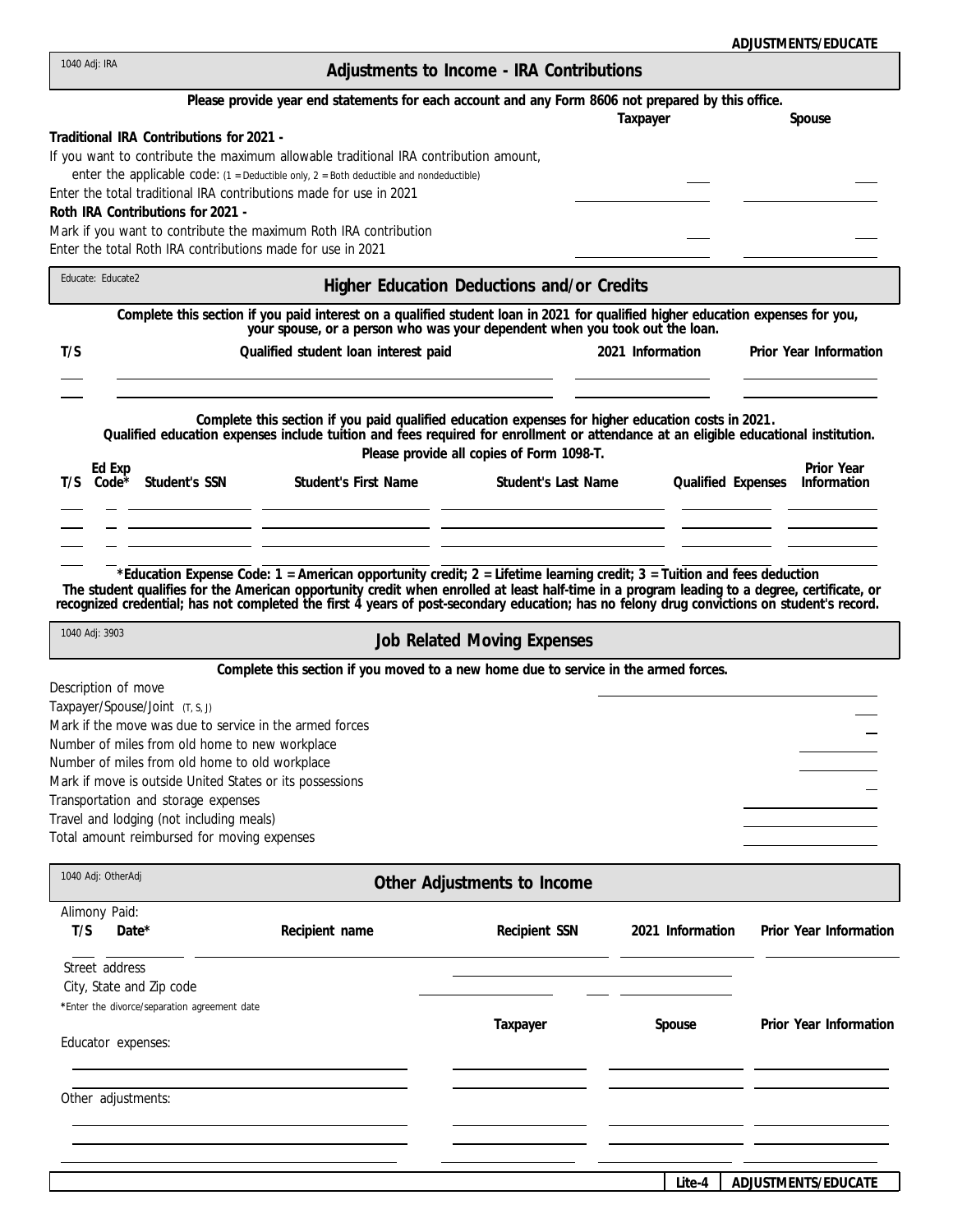|              |                                                                                                                                                                 |                             |                  | ITEMIZED DEDUCTIONS    |
|--------------|-----------------------------------------------------------------------------------------------------------------------------------------------------------------|-----------------------------|------------------|------------------------|
| Itemized: A1 |                                                                                                                                                                 | Medical and Dental Expenses |                  |                        |
| T/S/J        |                                                                                                                                                                 |                             | 2021 Information | Prior Year Information |
|              | Medical and dental expenses                                                                                                                                     |                             |                  |                        |
|              | Medical insurance premiums you paid***                                                                                                                          |                             |                  |                        |
|              | Long-term care premiums you paid***                                                                                                                             |                             |                  |                        |
|              | Prescription medicines and drugs<br>Miles driven for medical items                                                                                              |                             |                  |                        |
|              | ***Do not include pre-tax amounts paid by an employer-sponsored plan, amounts paid for your self-employed business, or Medicare premiums entered on Form Lite-3 |                             |                  |                        |
| Itemized: A1 |                                                                                                                                                                 | <b>Tax Expenses</b>         |                  |                        |
| T/S/J        |                                                                                                                                                                 |                             | 2021 Information | Prior Year Information |
|              | State/local income taxes paid                                                                                                                                   |                             |                  |                        |
|              | 2020 state and local income taxes paid in 2021                                                                                                                  |                             |                  |                        |
|              | Sales tax paid on actual expenses<br>Real estate taxes paid                                                                                                     |                             |                  |                        |
|              | Personal property taxes                                                                                                                                         |                             |                  |                        |
|              | Other taxes                                                                                                                                                     |                             |                  |                        |
| Itemized: A2 |                                                                                                                                                                 | Interest Expenses           |                  |                        |
| T/S/J        |                                                                                                                                                                 |                             | 2021 Information | Prior Year Information |
|              | Home mortgage interest From Form 1098                                                                                                                           |                             |                  |                        |
|              | Other home mortgage interest paid to individuals:                                                                                                               |                             |                  |                        |
| T/S/J        | Payee's Name                                                                                                                                                    | SSN or EIN                  | 2021 Information | Prior Year Information |
|              | Address                                                                                                                                                         |                             | City             | Zip Code<br>State      |
| T/S/J        |                                                                                                                                                                 |                             | 2021 Information | Prior Year Information |
|              | Investment interest expense, other than on Sch K-1s:                                                                                                            |                             |                  |                        |
| T/S/J        | Refinance #1<br>Refinancing Information:                                                                                                                        |                             | Refinance #2     |                        |
|              | Recipient/Lender name                                                                                                                                           |                             |                  |                        |
|              | Total points paid at time of refinance                                                                                                                          |                             |                  |                        |
|              | Date of refinance                                                                                                                                               |                             |                  |                        |
|              | Term of new loan (in months)                                                                                                                                    |                             |                  |                        |
|              | Reported on Form 1098 in 2021                                                                                                                                   |                             |                  |                        |
| Itemized: A3 |                                                                                                                                                                 | Charitable Contributions    |                  |                        |
| T/S/J        |                                                                                                                                                                 |                             | 2021 Information | Prior Year Information |
|              | Contributions made by cash or check                                                                                                                             |                             |                  |                        |
|              | Volunteer miles driven                                                                                                                                          |                             |                  |                        |
|              | Noncash items, such as: Goodwill, Salvation Army                                                                                                                |                             |                  |                        |
|              | Itemized: A3, A-St                                                                                                                                              | Miscellaneous Deductions    |                  |                        |
| T/S/J        |                                                                                                                                                                 |                             | 2021 Information | Prior Year Information |
|              | Other expenses                                                                                                                                                  |                             |                  |                        |
|              |                                                                                                                                                                 |                             |                  |                        |
|              | Gambling losses (enter only if you have gambling income)                                                                                                        |                             |                  |                        |
|              | *** STATE USE ONLY - Complete the following fields only if you file a state return in AL, AR, CA, HI, MN, NY or PA                                              |                             |                  |                        |
| T/S/J        |                                                                                                                                                                 |                             | 2021 Information | Prior Year Information |
|              | Unreimbursed expenses***                                                                                                                                        |                             |                  |                        |
|              | Union dues, other than amounts reported on Form W-2***<br>Tax preparation fees***                                                                               |                             |                  |                        |
|              | Other expenses, subject to 2% AGI limitation***:                                                                                                                |                             |                  |                        |
|              |                                                                                                                                                                 |                             |                  |                        |
|              |                                                                                                                                                                 |                             |                  |                        |
|              | Safe deposit box rental***                                                                                                                                      |                             |                  |                        |
|              | Investment expenses, other than on Schedule(s) K-1 or Form(s) 1099-DIV/INT***                                                                                   |                             |                  |                        |
|              |                                                                                                                                                                 |                             | Lite-5           | ITEMIZED DEDUCTIONS    |
|              |                                                                                                                                                                 |                             |                  |                        |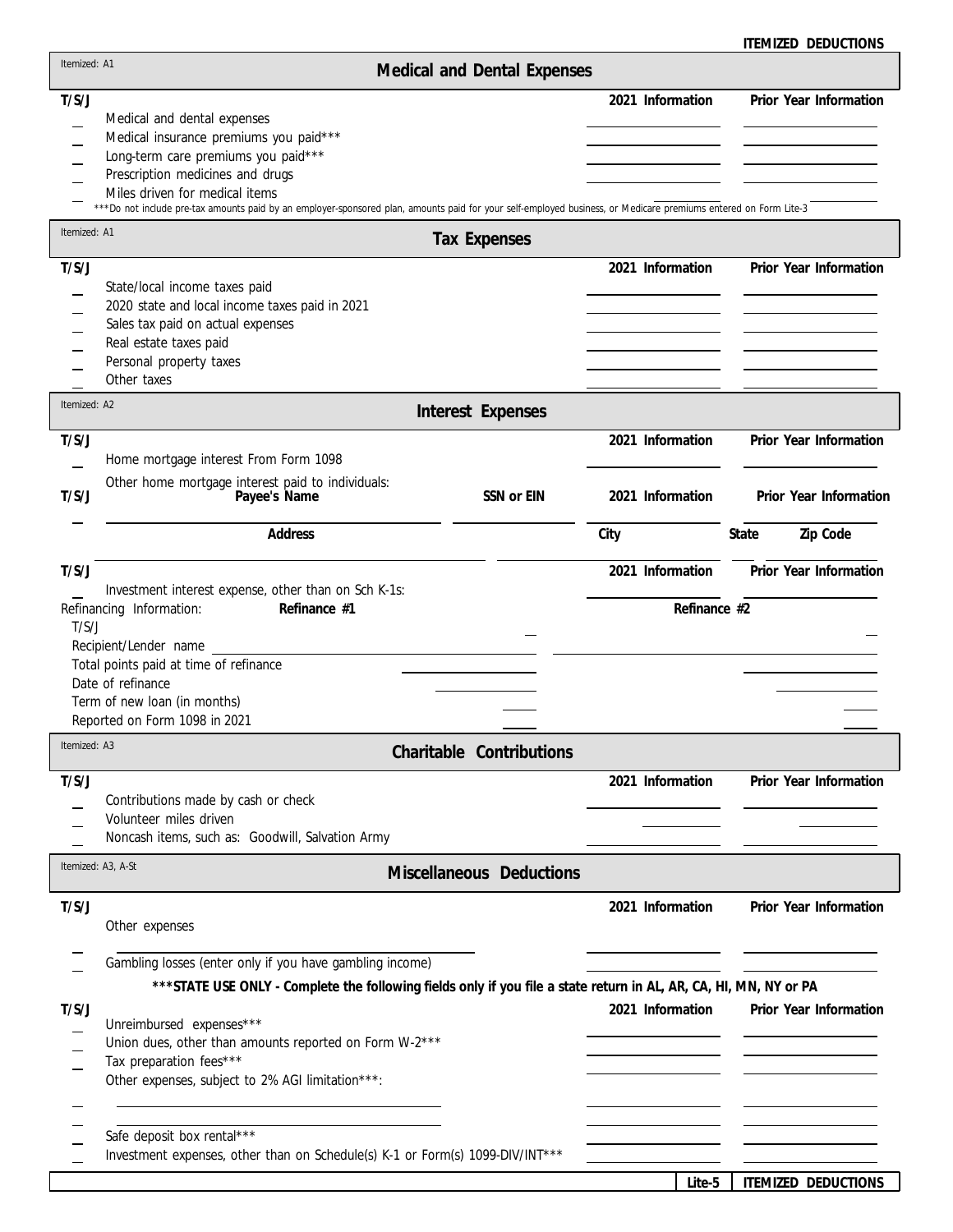| General: Bank |
|---------------|
|               |
|               |

## **Direct Deposit/Electronic Funds Withdrawal Information**

**Per IRS Security Summit requirements, verify the name of financial institution, routing transit number, account number , and type of account in the fields below. Note that electronic funds will be withdrawn only from the primary account listed below. below. If you would like to have a refund direct deposited into or a balance due debited from your bank account(s), please enter information**

| Financial institution routing transit number<br>Name of financial institution<br>Your account number<br>Type of account $(1 =$ Savings, $2 =$ Checking, $3 =$ IRA*)<br>Mark if married filing jointly and this is a joint account (Both taxpayer and spouse names are on the account)<br>Mark if financial institution is foreign based (Not located in the territorial jurisdiction of the United States)<br>Enter the maximum dollar amount, or percentage of total refund<br>Dollar<br>Percent (xxx.xx)<br>or<br>Secondary account #1:<br>Financial institution routing transit number<br>Name of financial institution<br>Your account number<br>Type of account $(1 =$ Savings, $2 =$ Checking, $3 =$ IRA*)<br>Mark if married filing jointly and this is a joint account (Both taxpayer and spouse names are on the account)<br>Mark if financial institution is foreign based (Not located in the territorial jurisdiction of the United States)<br>Enter the maximum dollar amount, or percentage of total refund<br>Percent (xxx.xx)<br>Dollar<br><sub>or</sub><br>Secondary account #2:<br>Financial institution routing transit number<br>Name of financial institution<br>Your account number<br>Type of account $(1 =$ Savings, $2 =$ Checking, $3 =$ IRA*)<br>Mark if married filing jointly and this is a joint account (Both taxpayer and spouse names are on the account)<br>Mark if financial institution is foreign based (Not located in the territorial jurisdiction of the United States)<br>Enter the maximum dollar amount, or percentage of total refund<br>Dollar<br>Percent (xxx.xx)<br>or | Mark to verify all accounts listed below have been reviewed, updated as needed, and are correct.<br>Primary account: |  |
|-----------------------------------------------------------------------------------------------------------------------------------------------------------------------------------------------------------------------------------------------------------------------------------------------------------------------------------------------------------------------------------------------------------------------------------------------------------------------------------------------------------------------------------------------------------------------------------------------------------------------------------------------------------------------------------------------------------------------------------------------------------------------------------------------------------------------------------------------------------------------------------------------------------------------------------------------------------------------------------------------------------------------------------------------------------------------------------------------------------------------------------------------------------------------------------------------------------------------------------------------------------------------------------------------------------------------------------------------------------------------------------------------------------------------------------------------------------------------------------------------------------------------------------------------------------------------------------------------------------------------|----------------------------------------------------------------------------------------------------------------------|--|
|                                                                                                                                                                                                                                                                                                                                                                                                                                                                                                                                                                                                                                                                                                                                                                                                                                                                                                                                                                                                                                                                                                                                                                                                                                                                                                                                                                                                                                                                                                                                                                                                                       |                                                                                                                      |  |
|                                                                                                                                                                                                                                                                                                                                                                                                                                                                                                                                                                                                                                                                                                                                                                                                                                                                                                                                                                                                                                                                                                                                                                                                                                                                                                                                                                                                                                                                                                                                                                                                                       |                                                                                                                      |  |
|                                                                                                                                                                                                                                                                                                                                                                                                                                                                                                                                                                                                                                                                                                                                                                                                                                                                                                                                                                                                                                                                                                                                                                                                                                                                                                                                                                                                                                                                                                                                                                                                                       |                                                                                                                      |  |
|                                                                                                                                                                                                                                                                                                                                                                                                                                                                                                                                                                                                                                                                                                                                                                                                                                                                                                                                                                                                                                                                                                                                                                                                                                                                                                                                                                                                                                                                                                                                                                                                                       |                                                                                                                      |  |
|                                                                                                                                                                                                                                                                                                                                                                                                                                                                                                                                                                                                                                                                                                                                                                                                                                                                                                                                                                                                                                                                                                                                                                                                                                                                                                                                                                                                                                                                                                                                                                                                                       |                                                                                                                      |  |
|                                                                                                                                                                                                                                                                                                                                                                                                                                                                                                                                                                                                                                                                                                                                                                                                                                                                                                                                                                                                                                                                                                                                                                                                                                                                                                                                                                                                                                                                                                                                                                                                                       |                                                                                                                      |  |
|                                                                                                                                                                                                                                                                                                                                                                                                                                                                                                                                                                                                                                                                                                                                                                                                                                                                                                                                                                                                                                                                                                                                                                                                                                                                                                                                                                                                                                                                                                                                                                                                                       |                                                                                                                      |  |
|                                                                                                                                                                                                                                                                                                                                                                                                                                                                                                                                                                                                                                                                                                                                                                                                                                                                                                                                                                                                                                                                                                                                                                                                                                                                                                                                                                                                                                                                                                                                                                                                                       |                                                                                                                      |  |
|                                                                                                                                                                                                                                                                                                                                                                                                                                                                                                                                                                                                                                                                                                                                                                                                                                                                                                                                                                                                                                                                                                                                                                                                                                                                                                                                                                                                                                                                                                                                                                                                                       |                                                                                                                      |  |
|                                                                                                                                                                                                                                                                                                                                                                                                                                                                                                                                                                                                                                                                                                                                                                                                                                                                                                                                                                                                                                                                                                                                                                                                                                                                                                                                                                                                                                                                                                                                                                                                                       |                                                                                                                      |  |
|                                                                                                                                                                                                                                                                                                                                                                                                                                                                                                                                                                                                                                                                                                                                                                                                                                                                                                                                                                                                                                                                                                                                                                                                                                                                                                                                                                                                                                                                                                                                                                                                                       |                                                                                                                      |  |
|                                                                                                                                                                                                                                                                                                                                                                                                                                                                                                                                                                                                                                                                                                                                                                                                                                                                                                                                                                                                                                                                                                                                                                                                                                                                                                                                                                                                                                                                                                                                                                                                                       |                                                                                                                      |  |
|                                                                                                                                                                                                                                                                                                                                                                                                                                                                                                                                                                                                                                                                                                                                                                                                                                                                                                                                                                                                                                                                                                                                                                                                                                                                                                                                                                                                                                                                                                                                                                                                                       |                                                                                                                      |  |
|                                                                                                                                                                                                                                                                                                                                                                                                                                                                                                                                                                                                                                                                                                                                                                                                                                                                                                                                                                                                                                                                                                                                                                                                                                                                                                                                                                                                                                                                                                                                                                                                                       |                                                                                                                      |  |
|                                                                                                                                                                                                                                                                                                                                                                                                                                                                                                                                                                                                                                                                                                                                                                                                                                                                                                                                                                                                                                                                                                                                                                                                                                                                                                                                                                                                                                                                                                                                                                                                                       |                                                                                                                      |  |
|                                                                                                                                                                                                                                                                                                                                                                                                                                                                                                                                                                                                                                                                                                                                                                                                                                                                                                                                                                                                                                                                                                                                                                                                                                                                                                                                                                                                                                                                                                                                                                                                                       |                                                                                                                      |  |
|                                                                                                                                                                                                                                                                                                                                                                                                                                                                                                                                                                                                                                                                                                                                                                                                                                                                                                                                                                                                                                                                                                                                                                                                                                                                                                                                                                                                                                                                                                                                                                                                                       |                                                                                                                      |  |
|                                                                                                                                                                                                                                                                                                                                                                                                                                                                                                                                                                                                                                                                                                                                                                                                                                                                                                                                                                                                                                                                                                                                                                                                                                                                                                                                                                                                                                                                                                                                                                                                                       |                                                                                                                      |  |
|                                                                                                                                                                                                                                                                                                                                                                                                                                                                                                                                                                                                                                                                                                                                                                                                                                                                                                                                                                                                                                                                                                                                                                                                                                                                                                                                                                                                                                                                                                                                                                                                                       |                                                                                                                      |  |
|                                                                                                                                                                                                                                                                                                                                                                                                                                                                                                                                                                                                                                                                                                                                                                                                                                                                                                                                                                                                                                                                                                                                                                                                                                                                                                                                                                                                                                                                                                                                                                                                                       |                                                                                                                      |  |
|                                                                                                                                                                                                                                                                                                                                                                                                                                                                                                                                                                                                                                                                                                                                                                                                                                                                                                                                                                                                                                                                                                                                                                                                                                                                                                                                                                                                                                                                                                                                                                                                                       |                                                                                                                      |  |
|                                                                                                                                                                                                                                                                                                                                                                                                                                                                                                                                                                                                                                                                                                                                                                                                                                                                                                                                                                                                                                                                                                                                                                                                                                                                                                                                                                                                                                                                                                                                                                                                                       |                                                                                                                      |  |
|                                                                                                                                                                                                                                                                                                                                                                                                                                                                                                                                                                                                                                                                                                                                                                                                                                                                                                                                                                                                                                                                                                                                                                                                                                                                                                                                                                                                                                                                                                                                                                                                                       |                                                                                                                      |  |
|                                                                                                                                                                                                                                                                                                                                                                                                                                                                                                                                                                                                                                                                                                                                                                                                                                                                                                                                                                                                                                                                                                                                                                                                                                                                                                                                                                                                                                                                                                                                                                                                                       |                                                                                                                      |  |

\*Refunds may only be direct deposited to established traditional, Roth or SEP-IRA accounts. Make sure direct deposits will be accepted by the bank or financial institution.

Electronic Filing: ID Auth

## **Identity Authentication**

**Taxpayer -**

| Form of identification (1 = Driver's license, 2 = State issued identification card, 3 = No applicable identification, 4 = Identification not provided) |  |
|--------------------------------------------------------------------------------------------------------------------------------------------------------|--|
| Identification number                                                                                                                                  |  |
| Issue date                                                                                                                                             |  |
| Expiration date                                                                                                                                        |  |
| Location of issuance                                                                                                                                   |  |
| Document number (New York only)                                                                                                                        |  |
| Spouse -                                                                                                                                               |  |
| Form of identification (1 = Driver's license, 2 = State issued identification card, 3 = No applicable identification, 4 = Identification not provided) |  |
| Identification number                                                                                                                                  |  |
| Issue date                                                                                                                                             |  |
| Expiration date                                                                                                                                        |  |
| Location of issuance                                                                                                                                   |  |
| Document number (New York only)                                                                                                                        |  |
|                                                                                                                                                        |  |

**NOTES/QUESTIONS:**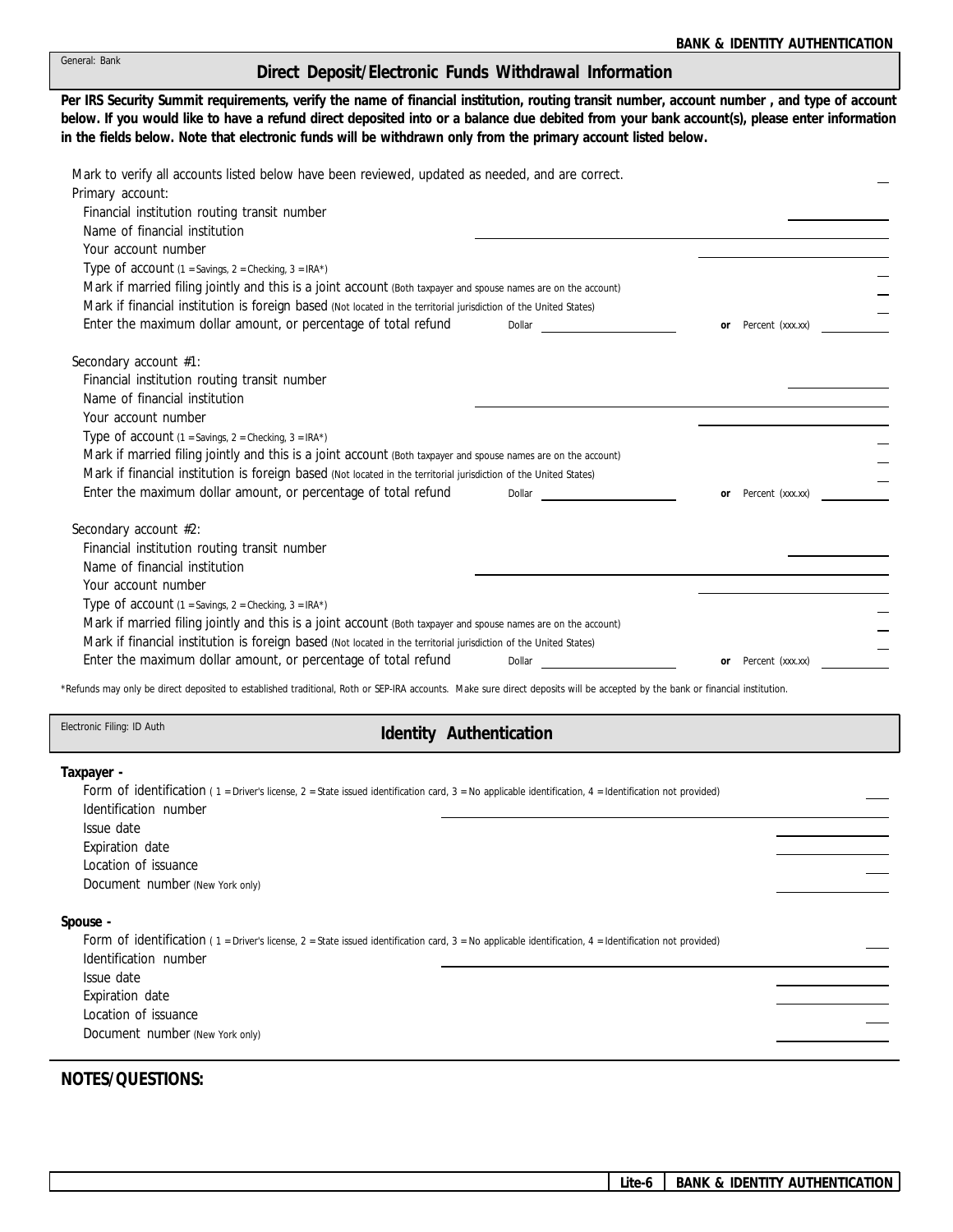## **Michigan General Information**

| School district name                                                                                           |          |        |
|----------------------------------------------------------------------------------------------------------------|----------|--------|
| School district code                                                                                           |          |        |
| Mark if 2/3 income from seafaring                                                                              |          |        |
|                                                                                                                | Taxpayer | Spouse |
| Do you want \$3.00 to go to the state campaign fund? $(Y, N)$                                                  |          |        |
| Mark the applicable boxes if the following conditions apply to you and/or your spouse:                         |          |        |
| Paraplegic, quadriplegic or hemiplegic<br>Totally and permanently disabled                                     |          |        |
| Deaf                                                                                                           |          |        |
| Qualified disabled veteran                                                                                     |          |        |
|                                                                                                                |          |        |
| Use Tax                                                                                                        |          |        |
|                                                                                                                |          |        |
| Purchases up \$1000 per purchase subject to use tax                                                            |          |        |
| Purchases exceeding \$1000 per purchase subject to use tax                                                     |          |        |
| Contributions                                                                                                  |          |        |
| Amount of charitable contribution you wish to make to:                                                         |          |        |
| Contributions must be a minimum of \$5, \$10 or any amount greater than \$10                                   |          |        |
| American Red Cross of Michigan                                                                                 |          |        |
| Animal Welfare Fund                                                                                            |          |        |
| Children's Trust Fund - Preventing Child Abuse in Michigan                                                     |          |        |
| Military Family Relief Fund                                                                                    |          |        |
| United Way Fund                                                                                                |          |        |
| Part-year Resident Information                                                                                 |          |        |
| If you were a part-year resident during the tax year, enter the dates you lived in Michigan                    |          |        |
|                                                                                                                | Taxpayer | Spouse |
| From                                                                                                           |          |        |
| To                                                                                                             |          |        |
| Residency status of spouse (If different from taxpayer)(1 = Resident, 2 = Nonresident, 3 = Part-year resident) |          |        |
|                                                                                                                |          |        |

**NOTES/QUESTIONS:**